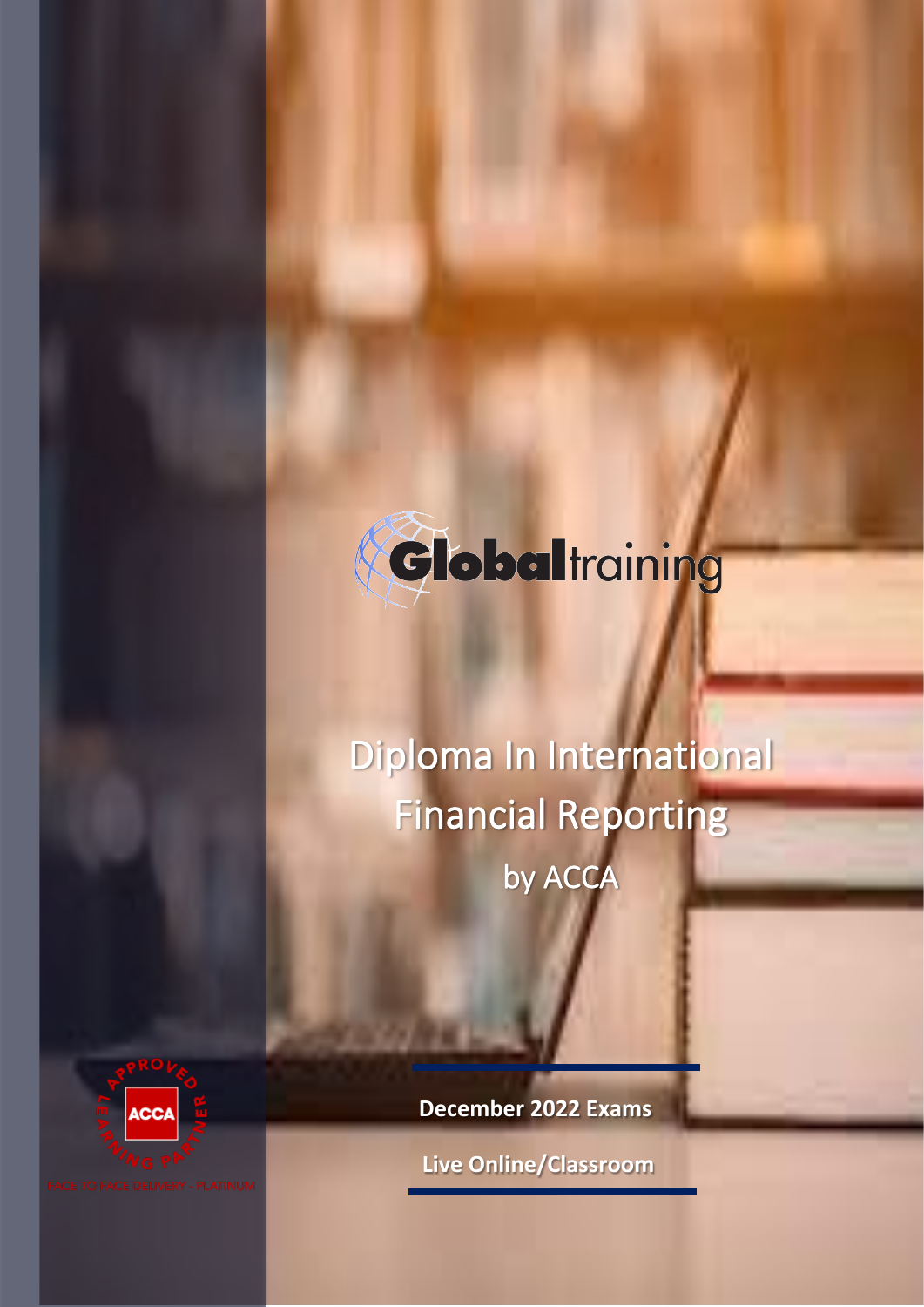

## Course Objective

On completion of the Diploma candidates should be able to

- **E** Apply relevant financial reporting standards to key elements of financial reports
- **•** Prepare group financial statements including subsidiaries, associates, and joint ventures
- **E** Identify and apply disclosure requirements for companies relating to the presentation of financial reports and notes

### ACCA Registration-Exam Entry

In order to sit a particular set of exams, you must register by the following deadlines:

- **For the December exams | Register** online by 30 October
- For the June exams | Register online by 11 April

Registration fees & Exam entry fees: 215GBP are payable to ACCA and include one online exam attempt.



Professional accountants and auditors working in practice and industry, who are qualified in accordance with national accounting standards, are eligible to take the qualification. Also, practitioners who may yet not be qualified, but who can verify that they have three years' relevant accounting experience through the submission of an employer's letter are eligible.

### Exam Overview

#### Assessment:

DipIFR is assessed by a three-hour and 15 minute Computer- Based exam held twice a year with a pass mark of 50 per cent. You can apply online at any time.

The Examination is organized by the ACCA.

#### **Marks**

| Section A 4 x 25 mark question | 25 |
|--------------------------------|----|
|                                |    |

Total 100

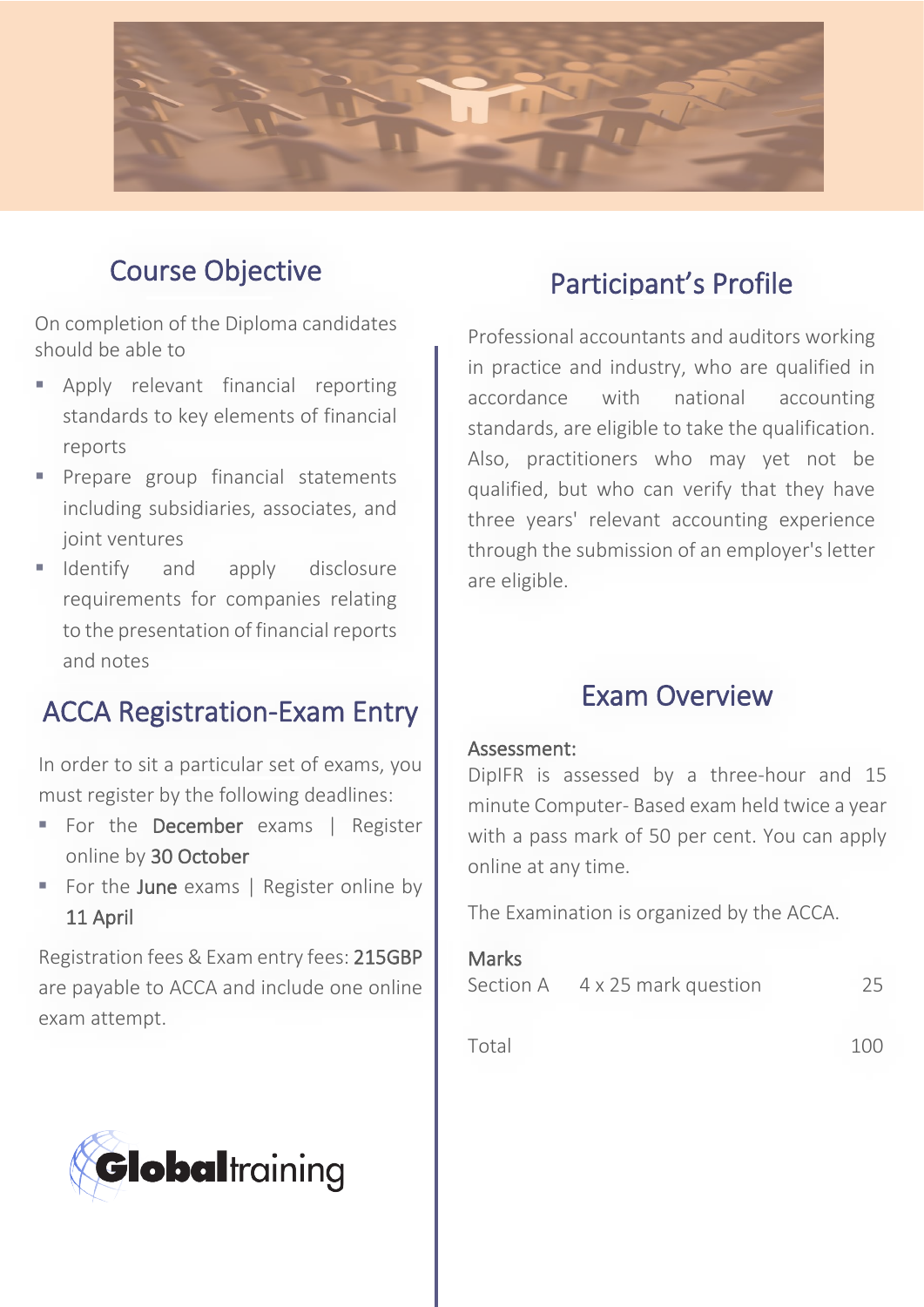

Kotzia Lida

## Lecture Hours

The seminars will be offered in Class or/and Live on Line, always in accordance with the Greek Ministry of Education Regulations Amendment, for COVID-19 coronavirus

Weekdays 18:00-21:30 Weekends 09:00-16:30





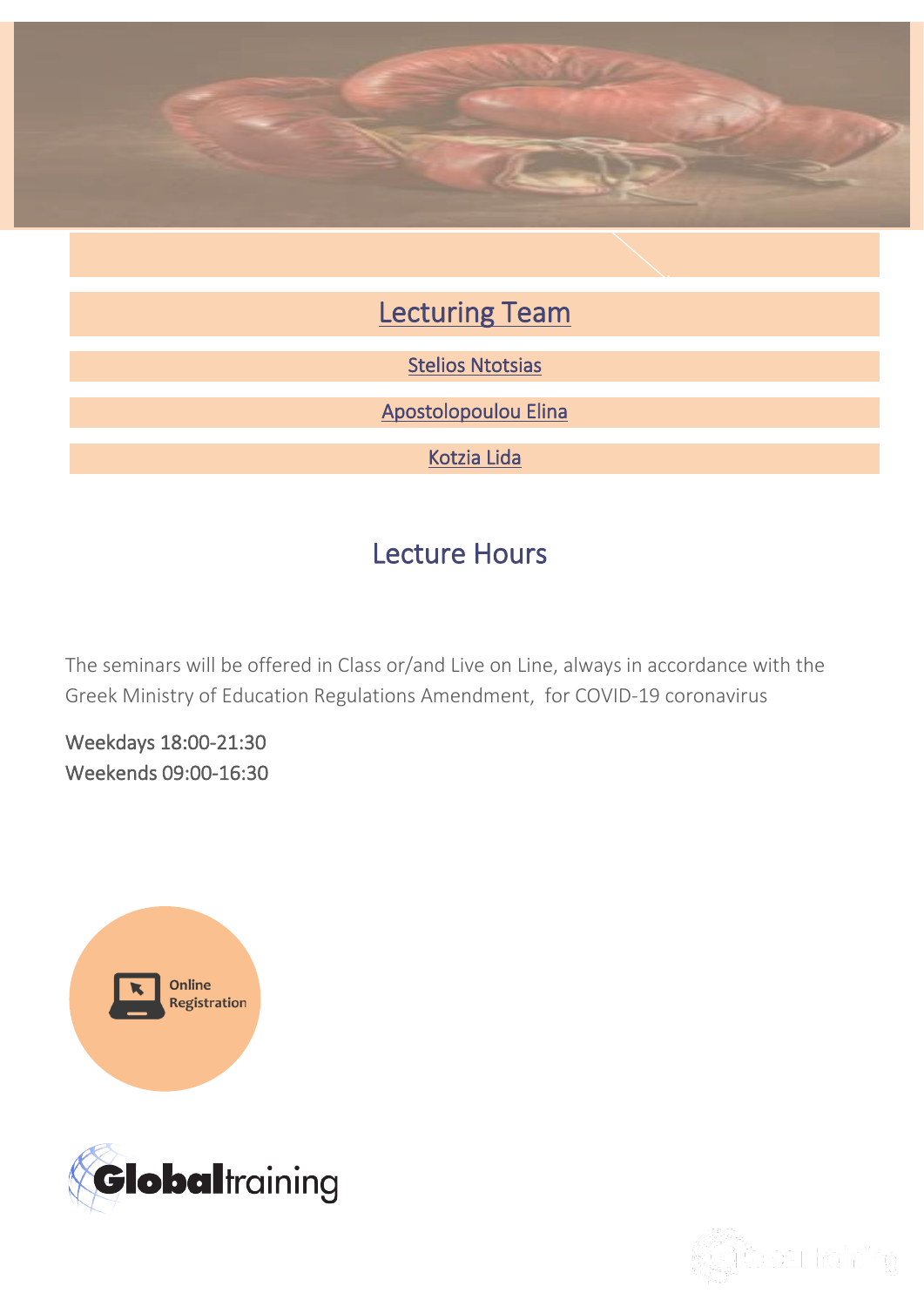### **DipIFR Timetable December 2022**

|              | <b>MONDAY</b>                                        | <b>TUESDAY</b> | <b>WEDNESDAY</b>                           | <b>THURSDAY</b> | <b>FRIDAY</b>               | <b>SATURDAY</b>                                    | <b>SUNDAY</b> |
|--------------|------------------------------------------------------|----------------|--------------------------------------------|-----------------|-----------------------------|----------------------------------------------------|---------------|
| September-22 |                                                      |                |                                            | 01/09/2022      | 02/09/2022                  | 03/09/2022                                         | 04/09/2022    |
|              |                                                      |                |                                            |                 |                             |                                                    |               |
|              |                                                      |                |                                            |                 |                             |                                                    |               |
|              | 05/09/2022                                           | 06/09/2022     | 07/09/2022                                 | 08/09/2022      | 09/09/2022                  | 10/09/2022                                         | 11/09/2022    |
|              | <b>BLOCK -1 Ntotsias Stelios</b>                     |                |                                            |                 |                             |                                                    |               |
|              | 12/09/2022                                           | 13/09/2022     | 14/09/2022                                 | 15/09/2022      | 16/09/2022                  | 17/09/2022                                         | 18/09/2022    |
|              | <b>BLOCK -2 Ntotsias Stelios</b>                     |                |                                            |                 |                             |                                                    |               |
|              | 19/09/2022                                           | 20/09/2022     | 21/09/2022                                 | 22/09/2022      | 23/09/2022                  | 24/09/2022                                         | 25/09/2022    |
|              | <b>BLOCK -3 Ntotsias Stelios</b>                     |                |                                            |                 |                             | <b>BLOCK-4</b><br>Apostolopoulou<br><b>Elina</b>   |               |
|              | 26/09/2022                                           | 27/09/2022     | 28/09/2022                                 | 29/09/2022      | 30/09/2022                  |                                                    |               |
|              |                                                      |                |                                            |                 |                             |                                                    |               |
|              | <b>MONDAY</b>                                        | <b>TUESDAY</b> | <b>WEDNESDAY</b>                           | <b>THURSDAY</b> | <b>FRIDAY</b>               | <b>SATURDAY</b>                                    | <b>SUNDAY</b> |
|              |                                                      |                |                                            |                 |                             | 01/10/2022                                         | 02/10/2022    |
|              |                                                      |                |                                            |                 |                             |                                                    |               |
|              | 03/10/2022                                           | 04/10/2022     | 05/10/2022                                 | 06/10/2022      | 07/10/2022                  | 08/10/2022                                         | 09/10/2022    |
|              |                                                      |                | <b>BLOCK -5 Ntotsias</b><br><b>Stelios</b> |                 |                             | <b>BLOCK -6 Kotzia Lida</b>                        |               |
|              | 10/10/2022                                           | 11/10/2022     | 12/10/2022                                 | 13/10/2022      | 14/10/2022                  | 15/10/2022                                         | 16/10/2022    |
|              |                                                      |                | <b>BLOCK -7 Ntotsias</b>                   |                 |                             | <b>BLOCK-8</b><br>Apostolopoulou                   |               |
| October-22   |                                                      |                | <b>Stelios</b>                             |                 |                             | <b>Elina</b>                                       |               |
|              | 17/10/2022                                           | 18/10/2022     | 19/10/2022                                 | 20/10/2022      | 21/10/2022                  | 22/10/2022                                         | 23/10/2022    |
|              |                                                      |                |                                            |                 | <b>BLOCK -9 Kotzia Lida</b> |                                                    |               |
|              | 24/10/2022                                           | 25/10/2022     | 26/10/2022                                 | 27/10/2022      | 28/10/2022                  | 29/10/2022                                         | 30/10/2022    |
|              |                                                      |                |                                            |                 |                             |                                                    |               |
|              | <b>MONDAY</b>                                        | <b>TUESDAY</b> | <b>WEDNESDAY</b>                           | <b>THURSDAY</b> | <b>FRIDAY</b>               | <b>SATURDAY</b>                                    | <b>SUNDAY</b> |
| November-22  | 31/10/2022                                           | 01/11/2022     | 02/11/2022                                 | 03/11/2022      | 04/11/2022                  | 05/11/2022                                         | 06/11/2022    |
|              |                                                      |                |                                            |                 |                             |                                                    |               |
|              | 07/11/2022                                           | 08/11/2022     | 09/11/2022                                 | 10/11/2022      | 11/11/2022                  | 12/11/2022                                         | 13/11/2022    |
|              | <b>EXAM TECHNIQUE Q+A</b><br><b>Ntotsias Stelios</b> |                |                                            |                 |                             | <b>BLOCK -10</b><br>Apostolopoulou<br><b>Elina</b> |               |
|              | 14/11/2022                                           | 15/11/2022     | 16/11/2022                                 | 17/11/2022      | 18/11/2022                  | 19/11/2022                                         | 20/11/2022    |
|              |                                                      |                |                                            |                 |                             |                                                    |               |
|              | 21/11/2022                                           | 22/11/2022     | 23/11/2022                                 | 24/11/2022      | 25/11/2022                  | 26/11/2022                                         | 27/11/2022    |
|              |                                                      |                | <b>REVISION</b><br><b>Ntotsias Stelios</b> |                 |                             |                                                    |               |
|              | 28/11/2022                                           | 29/11/2022     | 30/11/2022                                 |                 |                             |                                                    |               |
|              |                                                      |                |                                            |                 |                             |                                                    |               |
|              |                                                      |                |                                            |                 |                             |                                                    |               |